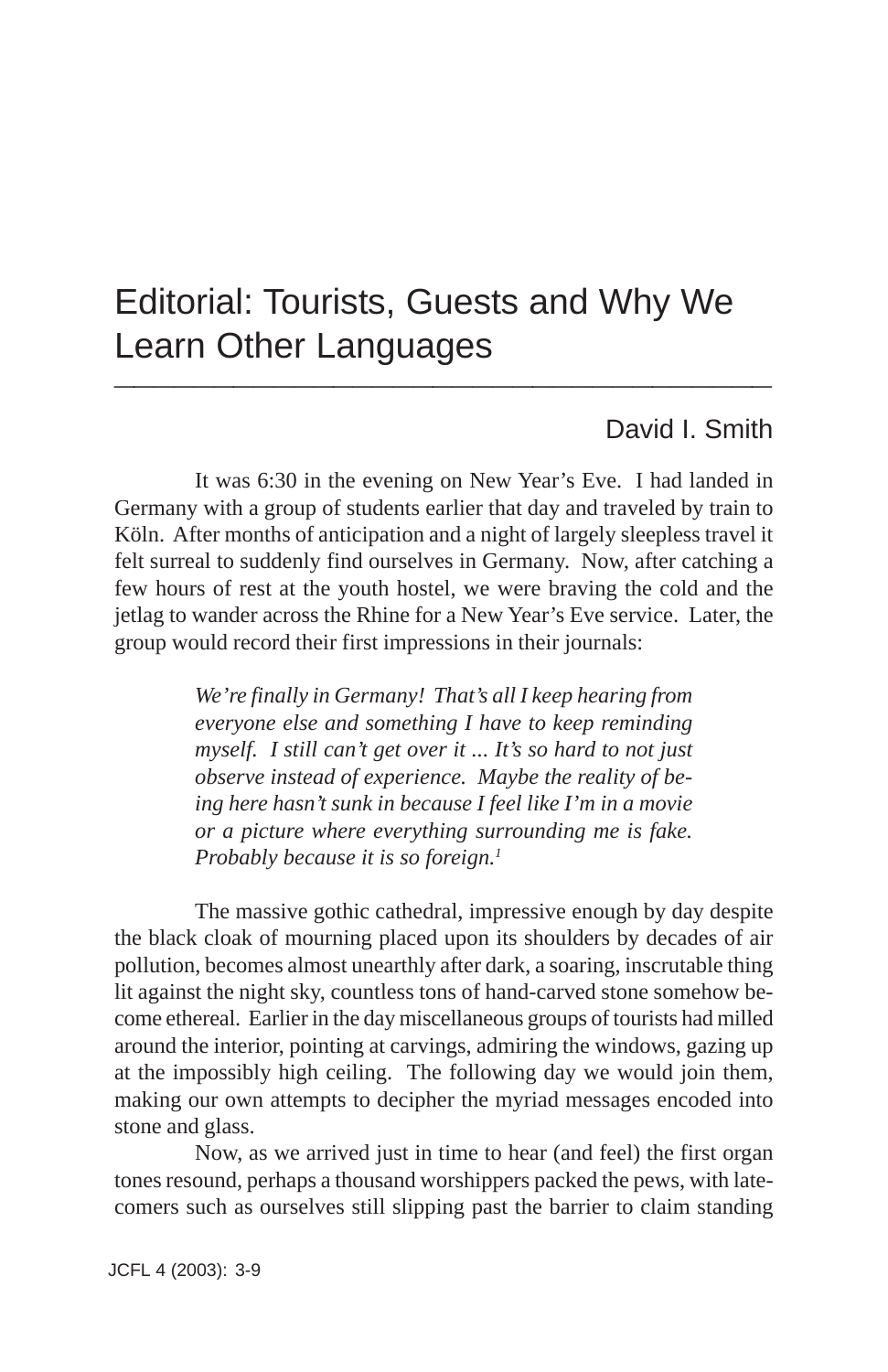room around the periphery. The postures of those inside were now different from earlier in the day. Instead of gazing outward at the details of the walls and ceiling, all eyes were towards the center, focused on the priests who were leading the service. Two red-robed ushers stood courteous but vigilant guard at the barrier near the entrance, letting some pass, blocking the way of others.

> *Going through customs [I was struck by] the silence of the officials as they opened a new window – they just expected new lines to form without announcing that they were open! And the lines formed. There are so many unwritten rules that are built into our societies that I probably don't notice in America and Germans probably don't here. But it does seem like a different planet from the pavement to the structure of the buildings to the cars and the narrowness of the streets...*

The criteria by which they admitted or excluded became clear as we approached the barrier. Just in front of me one of the ushers was calmly but insistently refusing to let a young man pass. Apparently the visitor did not speak German – the usher was repeating his refusal in several languages to make sure the message was getting across. The visitor was smartly dressed and looked respectable – it was apparently not disregard of James' warning against showing social favoritism that was causing the rejection. We wondered what was happening, and whether we would be admitted to the service. As we shuffled forward, the reason became visible: he was holding a video camera, and it was to this that the usher pointed as he persisted in his polyglot attempts to communicate that only *participants* were at this point in time welcome: "Missa, verstehen Sie? Missa, keine visitors." When our turn came, we passed the barrier with ease – a brief "wir wollen zur Messe" ("we want to attend the mass") was enough to be waved on into the church, leaving the frustrated tourist behind us.

It was easy to see why he would want to take pictures; the aesthetics were impressive, the sense of medieval drama vivid. The stained glass windows, spectacular by day, were now grey and lifeless against the night sky. But hundreds of candles, some of them a hundred feet in the air on ledges that left us wondering if the cathedral employed a stuntman to light them, flickered against the walls. Incense rose toward the distant ceiling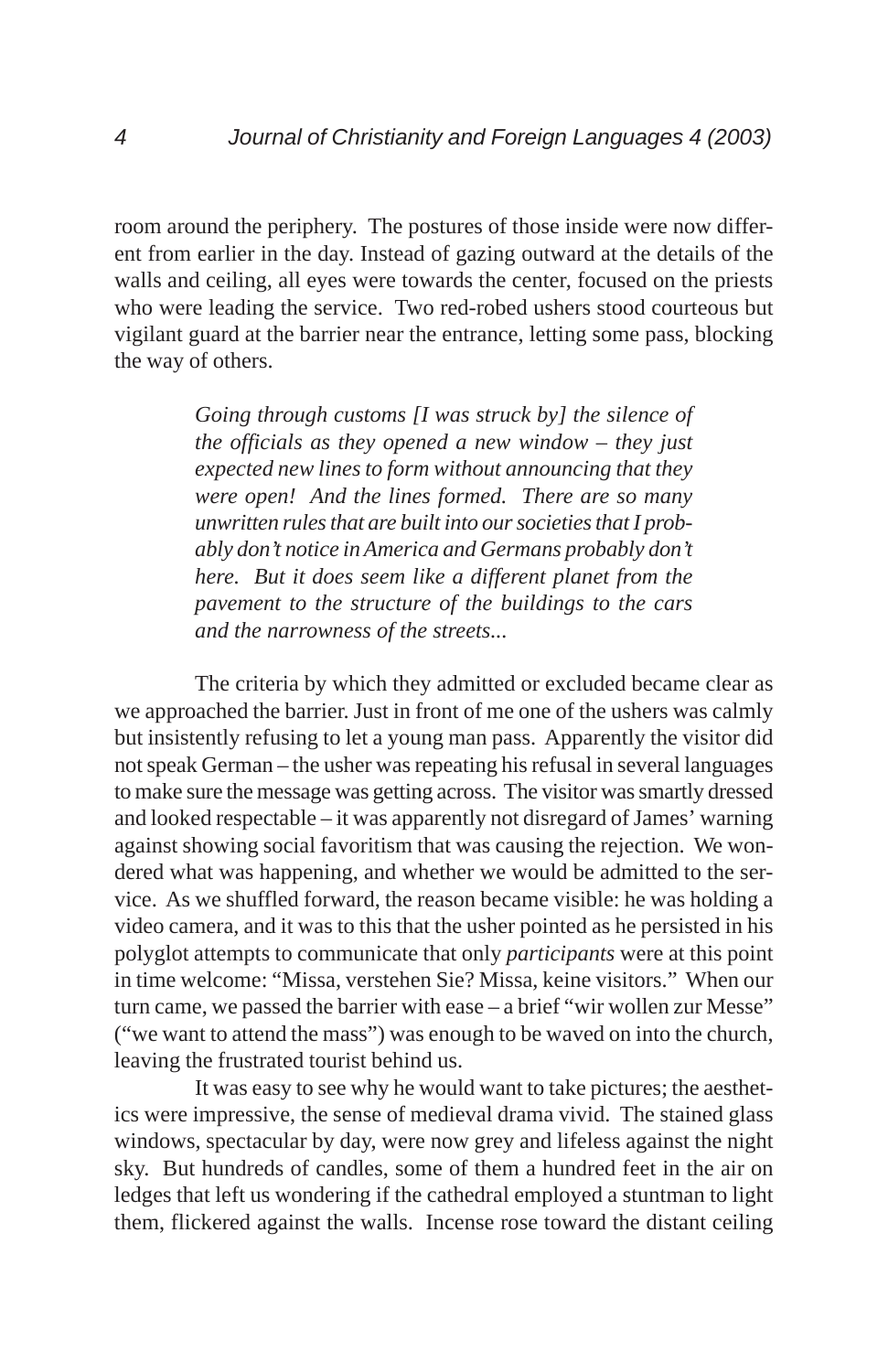from the altar, where a group of robed priests began the mass against the backdrop of swelling organ tones and soaring choir. Futile, of course, to think that any of this could be captured on film, but one could understand the impulse to try. The criteria for admission were, however, clearly and doggedly stated: worshippers only, no "visitors".

Thinking back on those moments the next day as I prepared to talk to my students about why I did not want them to see themselves as tourists during our stay in Germany, they seemed pregnant with meaning for our journey. Tzvetan Todorov describes the archetypal tourist as "a visitor in a hurry who prefers monuments to human beings".<sup>2</sup> Instead of facing the subtler and more arduous work of participating, listening and beginning to weave human connections, the tourist is intent on capturing the moment on film to be digested later in the safety of the home or shown off as a trophy to friends and relatives. As a result, tourists are often courteously but firmly shut out of the human heart of the culture they are visiting. They are left observing distantly and dispassionately from behind a barrier. And all the time, the way through is not some arcane password, known only to the illuminati, but rather some basic ability to communicate and the simple desire to participate, to be included in some way in the Cardinal's opening cry, arms spread wide, of "Brüder und Schwestern!" (brothers and sisters).

Of course things aren't quite that simple. Perhaps many of those who made it into the mass were there mainly for the aesthetics, carrying their cameras within, in their spirits instead of around their necks. As for us, we remained in significant measure outsiders, denied for the moment the sheer time investment needed to build relationships, to pick up the manifold threads of a community, and in many cases struggling with the sudden immersion in the German language in a vast, echoing space. But all of us were inside at least to a degree that the man with his camera was not. We did not just admire the view; we allowed ourselves (within the limits of our varied competence in German) to be addressed by Cardinal Meisner's lively sermon, and we echoed his prayers for his church and his country, that the "practical atheism" of the culture might give way to a "new Pentecost". We saw the cathedral not just in its daytime guise as a beautiful relic, but as a functioning house of faith. We saw that fireworks and revelry were not the only things going on in Köln in New Year's Eve. We came out with, I hope, more than a home movie as reward for our evening, and then separated to find food or sleep.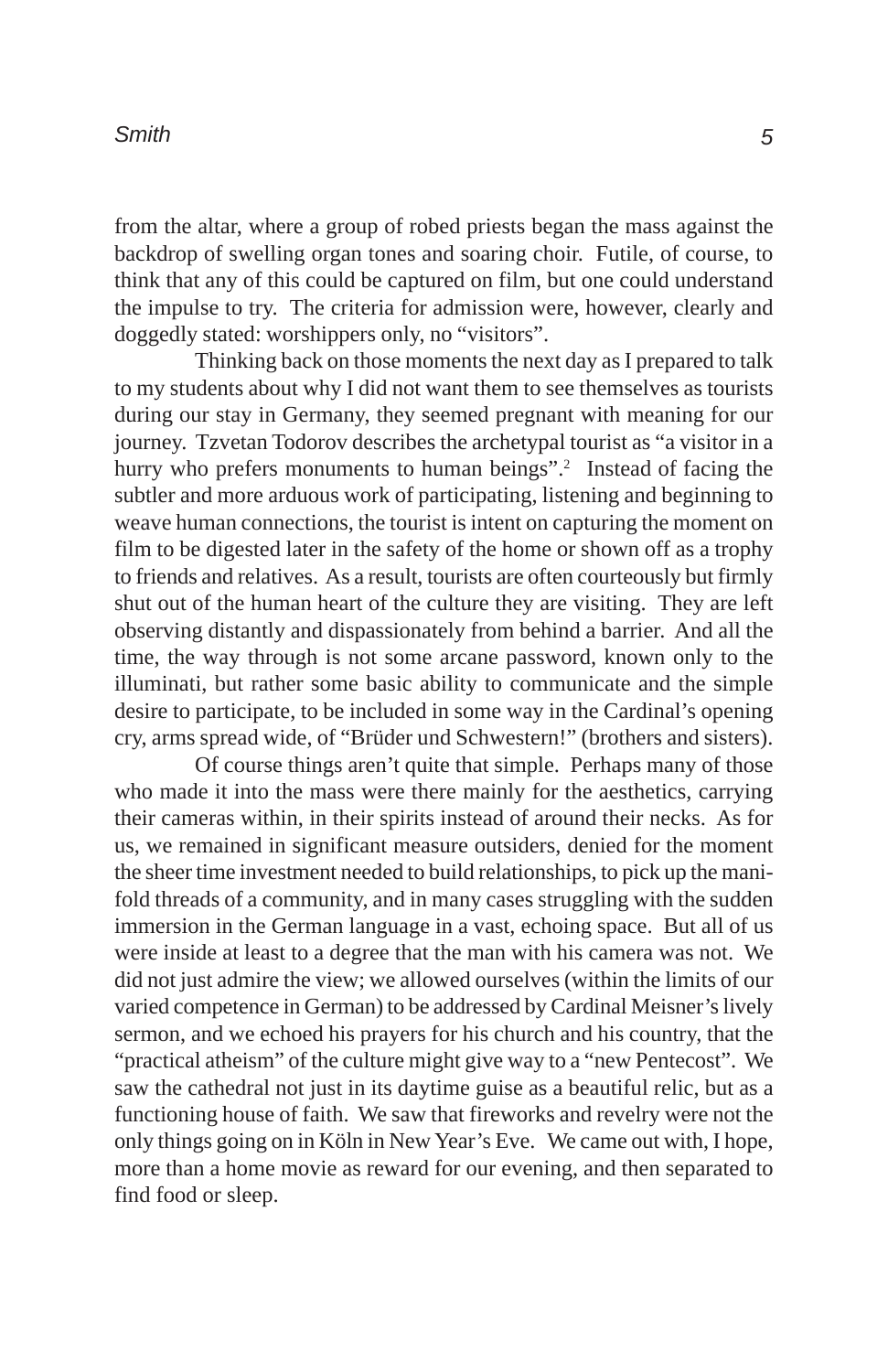*Last night [New Year's Eve] I was finally starting to feel a part of it instead of just watching – but it was only a glimpse. Speaking in German helps – being in the restaurant and pausing a while to decipher what the waitress last said to us was exciting – proving that this culture isn't entirely foreign. We are able to crack pieces of the code in order to be a part of it.*

The next day, as we discussed the events of the previous evening, I reminded the group about the forlorn tourist and his encounter with the recalcitrant usher, and the difference between his experience and ours. This was why we had been laboring to learn German instead of just booking a European vacation. In the following days and weeks we would be repeatedly warmed and a little shamed by the pleased surprise of Germans when they encountered American travelers who spoke their language. We would see many sights and take many photos, but we would also hear stories, engage in discussions, get to know families and begin at least to gain a sense of the issues occupying the attention of our German hosts, the hopes that animated them, the anxieties that troubled them, the questions that puzzled them. We aspired to be good guests, not merely tourists; listeners and not merely observers. It is possible to tour a land at length in aloof detachment, but seeking to be good guests made us more vulnerable, dependent on the hospitality extended by our German hosts. We were not disappointed.

Basic to the whole journey (and, I suggest, to the reasons why we teach and learn foreign languages and cultures) was the distinction we observed on New Year's Eve at Köln Cathedral. Learning the language of the country where we were guests, and coming with a desire to connect and to listen, allowed us to participate at some level from the start, instead of standing outside the barrier. Not just "let me take your picture", but "let me stand alongside you and begin to learn". Not just monuments, but *people*, with all their hopes and concerns. Not just photos for later, but *participation*, being present, listening and asking questions in the language of our hosts instead of gesticulating at an usher trying to tell us "no" in every language he knew.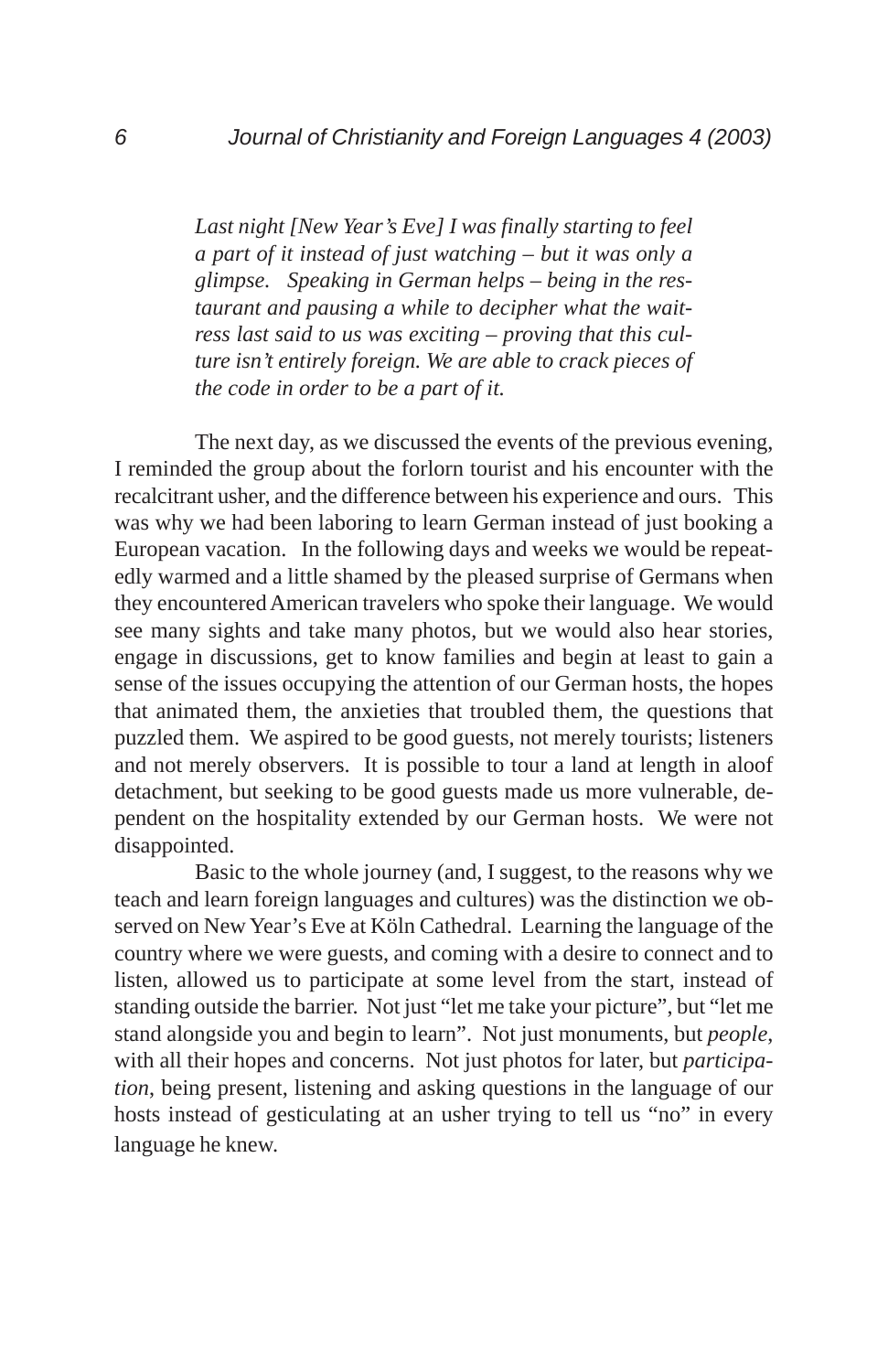#### Introduction to volume 4

This fourth volume of the *Journal of Christianity and Foreign Languages* includes treatment of a fresh range of topics. There is a clear preponderance of Spanish topics (colleagues in other languages take note!). The research articles open with Julia Aguilar's comparison of the implicit theologies that underlie the different (yet related) conceptions of the detective story that can be found in the works of Jorge Louis Borges and G. K. Chesterton. Borges' works reflect an Eastern worldview and the influence of Schopenhauer, while Chesterton embraces a linear view of history with the cross at its center. Aguilar argues that Borges nevertheless always remained drawn by the cross because of its answers to questions that his own worldview could not satisfactorily resolve. Michael Sullivan reaches further back in time to Calderón's sonnets, in particular a pair of sonnets that retell the story of Pharaoh's dreams from the book of Genesis. Sullivan's article examines how Calderón glosses Scripture, and goes on to outline some implications for pedagogy in the Christian literature classroom. In the third research article in this issue the focus shifts from literature to film. Christine Kepner examines three films by the Argentine director María Luisa Bemberg, showing how each reflects a "feminine gaze". Kepner traces the complex interweavings of feminist and Christian themes in Bemberg's films and suggests ways of dealing with them in the Christian college classroom.

Our Forum section, inaugurated in volume 3, continues with three thematically related contributions, each dealing in different ways with the dynamics of cross-cultural encounter. Mary Docter explores Alvar Núñez Cabeza de Vaca's evolving view of the Indian in the New World of the 16th century, and finds there lessons for us and for our students in terms of our attitude towards the other. Kevin Williams discusses a British journalist's reactions to Italian culture, including in particular his discovery that culture and religion are deeply intertwined. Lindy Scott, Matthew Reynolds, Annsley Scruton-Wilson and Mark Ortman report on a study visit to Cuba, relating how their own preconceptions were challenged and changed and how the perceptions that they encountered within Cuba concerning the place of Christianity in Cuban culture varied among the different individuals with whom they interacted. All three pieces, together with the present editorial, reflect a shared concern with exploring the ways in which any crossing of linguistic boundaries brings in its train an ethical encounter with cultural difference that can have significant and long-lasting effects.

The Forum is intended to offer space for other kinds of writing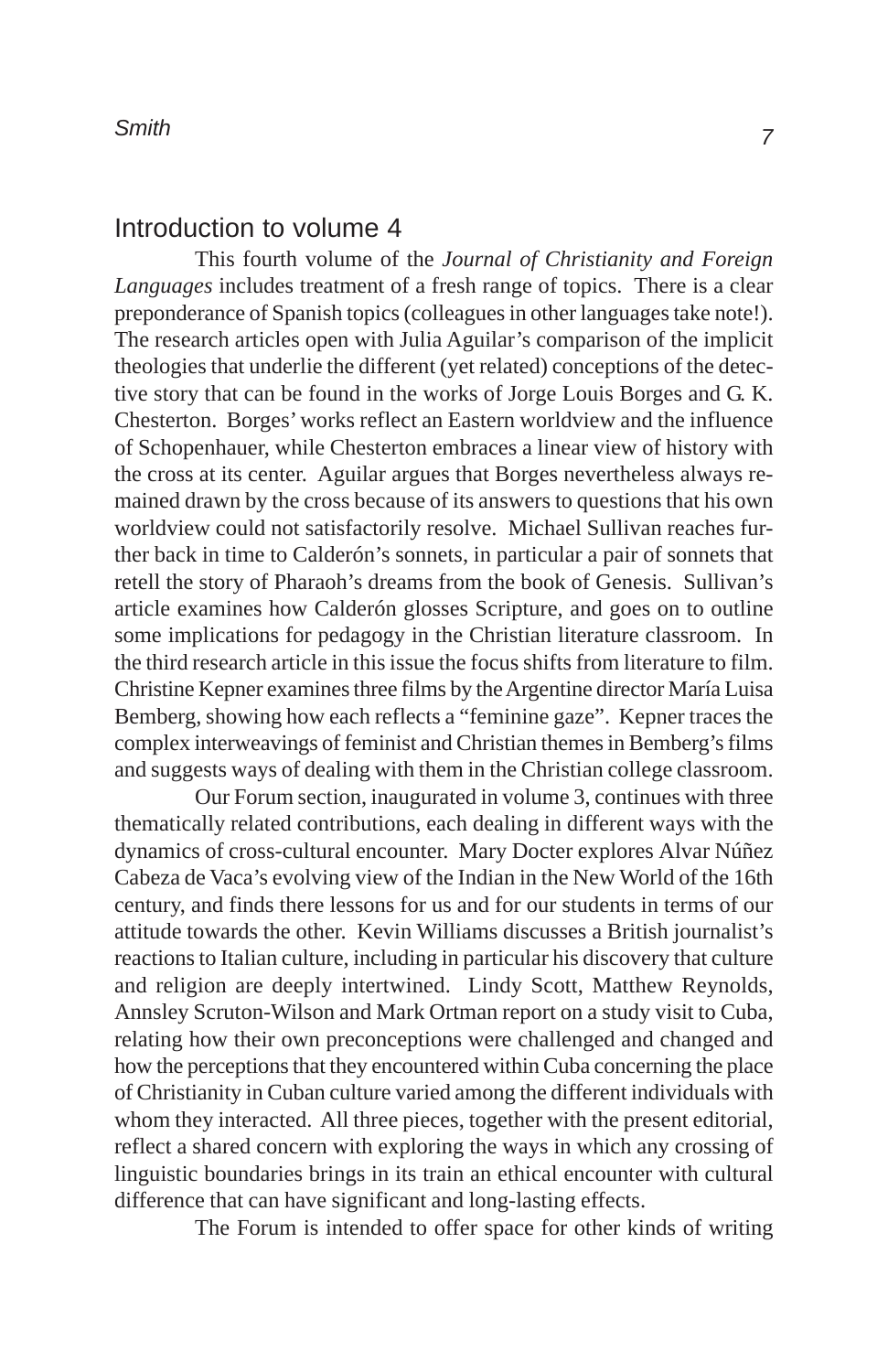than the research article, and we continue to invite a range of types of writing for this section: reports on research in progress, descriptions of successful pedagogical interventions, meditations, challenges to our thought and practice - all of these and more are potentially welcome contributions. While Forum pieces will typically be less extensively referenced than research articles, we are still looking for careful, high quality writing and relevance to the concerns of the journal and its readers.

We present this fourth issue of the Journal of Christianity and Foreign Languages to you in the hope that you will find it stimulating and helpful and will recommend it to colleagues (see page 83 for details of a gift subscription offer).

*David I. Smith and Donna West*

#### **NOTES**

<sup>1</sup> Italicised citations are from the journal of Ruth DeMaster.

2 Todorov, T. (1993). *On Human Diversity: Nationalism, Racism and Exoticism in French Thought*. Cambridge, Mass.: Harvard University Press, p.342.